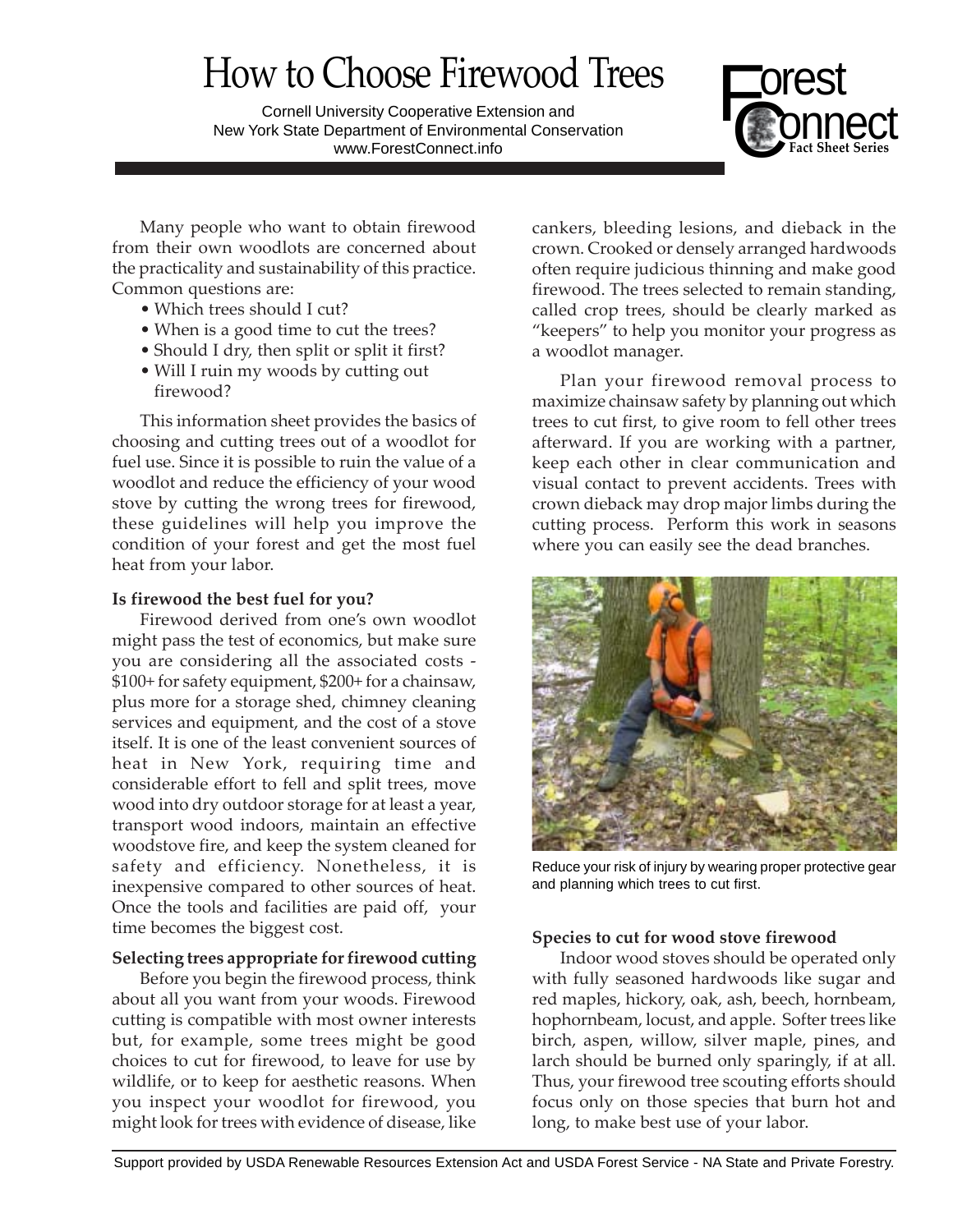# **Species to cut for campfire or outdoor wood boiler use**

Outdoor wood boilers have much more flexibility because they have thermostats to regulate water flow and air supply. There are no restrictions on which species of trees can be burned in these or as campfire wood. Using fully seasoned wood will reduce the particulate matter and smoke generated by outdoor wood boilers. Avoid fresh wood of any kind, as it will have too much water embedded in the wood to burn effectively.

# **Minimum size of firewood parcel**

A few acres of trees are not enough to manage sustainably as your sole source for firewood. Estimates of how many acres of trees needed to heat your houses vary due to the quality of the fuelwood available, the size of the trees, site productivity, and the history of the woodlot. Woodlots in New York typically yield a half-cord of fuelwood per year, or 1-2 16" face cords. A full cord is 128 ft<sup>3</sup> or a  $4' \times 8' \times 4'$  stack. Thus, 12 - 15 acres, properly managed, can provide the 4-5 full cords most houses need for heating each year. Large or less energy efficient houses and poorly operated stoves need more acres of available fuelwood annually. People owning fewer acres for firewood production will need to access additional acreage or plan on a supplemental source of heat.



Keep firewood dry, off the ground, and stacked so air can circulate throughout the ranks. The roof on this firewood rack is being constructed.

## **Trees to avoid cutting -**

When seeking firewood trees in your woodlot, use paint or flagging to designate the trees that you are NOT going to cut for firewood. These may be trees with straight, clean trunks of potential timber value, or those with wildlife or aesthetic value. These crop trees will benefit from



the removal of inferior trees that are competing for light and soil nutrients. Uninformed forest owners often cut straight trees because they are easier to split by hand, but this practice encourages the crooked, limby trees to proliferate. Firewood management is an excellent opportunity to thin a stand for long-term woodlot value, even for wildlife. For example, trees with low potential wildlife value can be removed to favor those with prime wildlife value.

Avoid cutting trees that are protecting streams, wet areas, and dry channels, or trees left in place as bumpers during timber harvesting. Inspect trees for wildlife dens and nests to avoid inadvertent damage. You should be certain of



Most woodlots will have trees with various types of cankers and defects. These defects reduce the growth potential of the tree and structurally weaken the tree. Weakened trees are more likely to fall during storms. Careful removal of these trees for firewood releases their growing space to other trees and reduces the proportion of defective trees in the forest.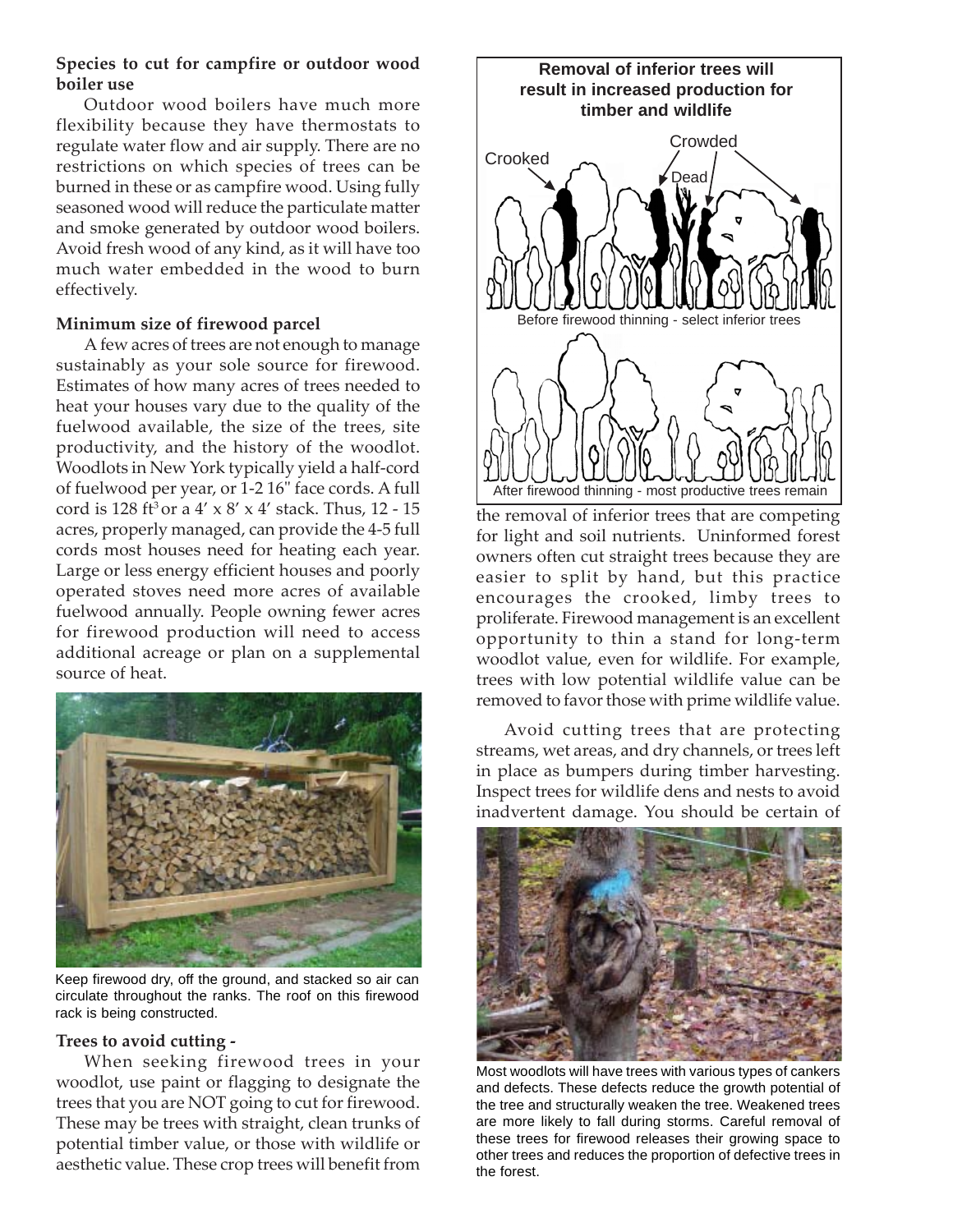where your property ends and your neighbor's begins to avoid cutting trees you do not own.

If you are unfamiliar with the techniques of selecting trees for firewood, consult with an experienced forester from the Department of Environmental Conservation, or a private sector forester. These forestry professionals can help you inventory the potential for firewood harvesting, mark firewood trees, and provide a long-range written plan to help you meet other goals for your forest. Master Forest Owners (MFO) are community volunteers, trained by Cornell University, to help in making decisions about tree selection, including helping you identify which tree is which. Contact your local MFO by calling Cornell Cooperative Extension.

#### **Splitting logs into firewood**

Once a tree is felled and bucked into pieces sized to fit the wood stove or fireplace, it should be split as soon as possible. Green wood splits more easily than dried wood and the smaller pieces will dry out faster than intact round logs. Some forest owners split the wood immediately to vary their woodland tasks and maintain stamina. Cut out notches and burls that will be difficult to split.

For household use, an 8-lb. splitting maul or borrowed/rented log splitter are usually more economical than purchasing a log splitter. It will take practice to learn to read the grain, cracks, and knots that make firewood splitting easier. Use a splitting block to stabilize logs you are striking with a maul and wear eye protection, steel-toe boots, and a back brace to prevent strain and injury.



Stack firewood to allow easy access and movement. Stack securely to reduce risk of piles falling.

#### **Reducing firewood problems**

Firewood that is fully dried yields the most heat, and is the safest to burn. Firewood should be seasoned to complete dryness under a shelter for at least one full year. The trees cut for firewood this summer will be ready to burn this winter only if fully dried. Dry wood burns efficiently, has fewer insect problems, and will minimize creosote accumulation in your chimney.

Ants, termites, other insects and mice can be a problem if firewood is stored too close to the house, or if infested wood is brought inside. To keep ants, termites, other insects and mice away, firewood should be stored outdoors away from the house and under a shelter or tarp. Keep firewood dry, off the ground, and stacked so air can circulate through the ranks. Avoid storing firewood in the forest where wood-eating insects can infest the logs.



Stacking firewood on the ground can increase the risk of insect and fungal infestation.

Only bring in enough firewood for a day or two. Before bringing wood inside, remove the loose bark flaps and inspect the wood for insects or signs of insects (eg. holes that have been bored), and check hollow logs for mouse nests. Wood infested with insects should be split into thin segments to remove the insects, and then used for kindling. Any insects accidentally brought indoors should be swept up or removed with a vacuum, and insecticides should never be used to kill insects on your firewood.

Cutting firewood on your own or a friends property is exciting and fun, but carries a special obligation to ensure you do not create a problem elsewhere through the transport of invasive insect and disease pests. For example, the